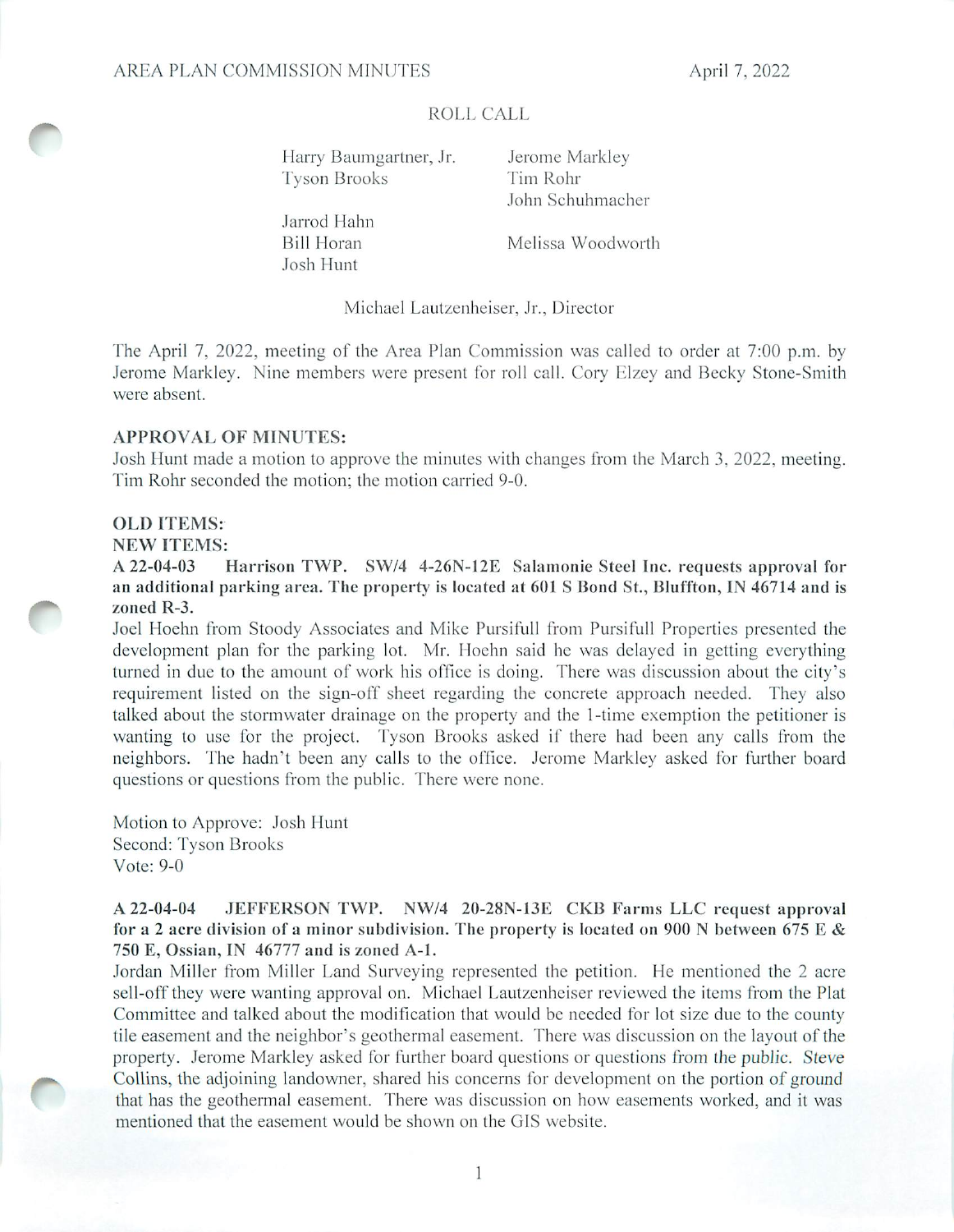Modification: Lot size reduction Motion to Approve: Tyson Brooks Second: Harry Baumgartner, Jr. Vote: 9-0

A 22-04-05 LANCASTER TWP. NE/4 29-27N-13E G&D Tonner Inc, etal requests approval for a 5810 sq. ft. shop and kennel. The property is located on the SW corner of 200 N & 800 E, Craigville, IN 46731 and is zoned A-L

Michael Veenhuizen, with Livestock Engineering, and Garrett Tonner represented the petition. Mr. Veenhuizen explained how the building would be designed. He mentioned the IDEM approval that was still needed, and they were currently working with the county health department to determine if it would be state or local approval for the septic design. Michael Lautzenheiser talked about the items from previous Plat Committee meetings. There was discussion on septic, well, manure disposal, and other departments that would need to be contacted. Jerome Markley asked about closest residence to the property. He also had questions on the layout of the property. Mr. Tonner explained the layout of the building on the property and the location they were looking to build on. Tyson Brooks asked if there had been any contact from neighbors. The office hadn't received any. Mr. Brooks stated that members of the community had reached out to him with concerns. He asked how many dogs there would be at the location at one time. Mr. Tonner stated it is around 6 now but more than likely not more that 18 in the future. There were questions on the sale of animals of which Mr. Tonner said they sell the puppies directly to the buyer. Mr. Markley asked if there were any further board questions or questions from the public. Mr. Brooks asked for a review of the motion that would be needed. Mr. Lautzenheiser said that it would need to be contingent on plans being updated to show items on the property where they would be located. Mr. Markley asked for public comment. There were no comments.

Conditions: Updated drawing with septic and line shown, well area marked, and tank used for pumping located on drawing. Motion to Approve: John Hunt Second: Bill Horan Vote: 8-1 (Tyson Brooks)

#### COMPREHENSIVE PLAN UPDATES:

#### Solar Survey Results

Michael Lautzenheiser gave a recap of the most recent solar survey. He talked about how while the results showed the community was ok with personal and business size solar production, they were against large farm scale solar. There were questions on if property owners are being forced to sign leases, which isn't the case as the county isn't making anyone sign leases. There was discussion on Tri-County/New Holland and the solar array they have on the property. It was mentioned that the panels cover approximately 80% of the electric needed to run the building. There was discussion on the county's stance. Jarrod Hahn talked about when the ordinance was changed to ban wind that solar was ok at that time. There was discussion on solar development and the steps required as written in the ordinance. Melissa Woodworth and Tyson Brooks mentioned offering the survey on other platforms before making any decisions.

#### Vision 2035 Draft

Michael Lautzenheiser gave an update on the changes made and the hopeful timeline. Dave Shultz mentioned the News-Banner being short staffed for a while now and said he wanted to do

2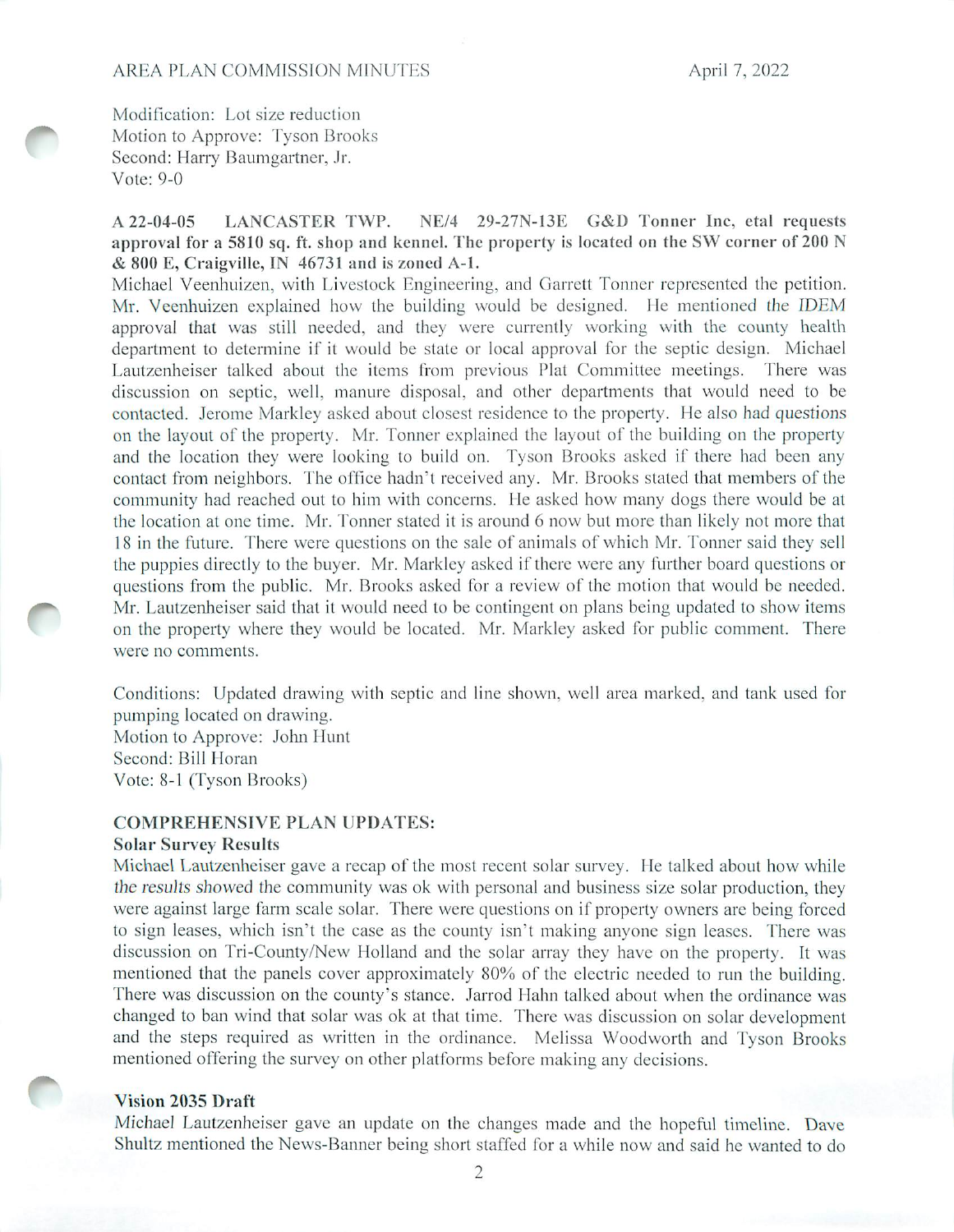### AREA PLAN COMMISSION MINUTES April 7, 2022

additional coverage on the current solar survey and try to understand why the results flipped. Jerome Markley opened the floor for additional comment. Bruce Monce voiced his concern of having solar surrounding his home. He stated that the neighbors need to be considered. Ben Herman voiced his concern on solar farms as well as concern for re-opening the survey. Melissa Woodworth and Tyson Brooks both stated that the survey needs to be out on different platforms so we can try to make sure that there are more additional people reached. A few board members said that Vision 2035 is important, and we need to make sure all bases are covered. There was discussion on reaching out to the different boards and getting their opinion on solar. Mr. Herman asked about the map on page 38 and asked if it would be a living map. Mr. Lautzenheiser explained how the map would work. There was also discussion on transmission lines and the effect they would have on the map.

### REVITALIZATION UPDATES:

Michael Lautzenheiser gave an update and said that the CRP Program applicants were at the Board of Works to review. He also talked about the Vera Cruz Launch Site.

### TRAILS UPDATE:

Michael Lautzenheiser talked about how Phase 2 for the Interurban Trail is in the works and how the trails organization is still waiting for the results. He talked about the next items in the proposed Vision 2035 and they are looking at the SE 124 Trail and the Ossian Loop Trail.

## HOUSING STUDY UPDATE:

Michael Lautzenheiser gave an update on Crosswind Lakes stating the developers were close to applying for the last permits in section 1. He said that we really need the empty lots in town developed to help with the affordability and talked about duplex and triplex building. He also talked about Premier Flats and how council approved the secondary plat and gave an overall update on the project.

## OTHER BUSINESS:

#### V2018-016 - B & K Auto Parts LLC

Michael Lautzenheiser said that the property is no longer in violation.

## V202I-001 - Tony & Kelly Herman

Michael Lautzenheiser said that the property is no longer in violation.

## V2021-010 - Pursifuil Properties LLC

Michael Lautzenheiser said that the property is no longer in violation.

## V2021-016 - Christopher & Brenda Mossburg

Michael Lautzenheiser said that the property is no longer in violation.

#### Violation Recap

Jerome Markley asked about Dave Schultz's article in the News-Banner. Michael Lautzenheiser gave a review of the violation process and the steps now that the violations are now in the court system.

## ADVISORY:

The May 5, 2022, meeting was confirmed.